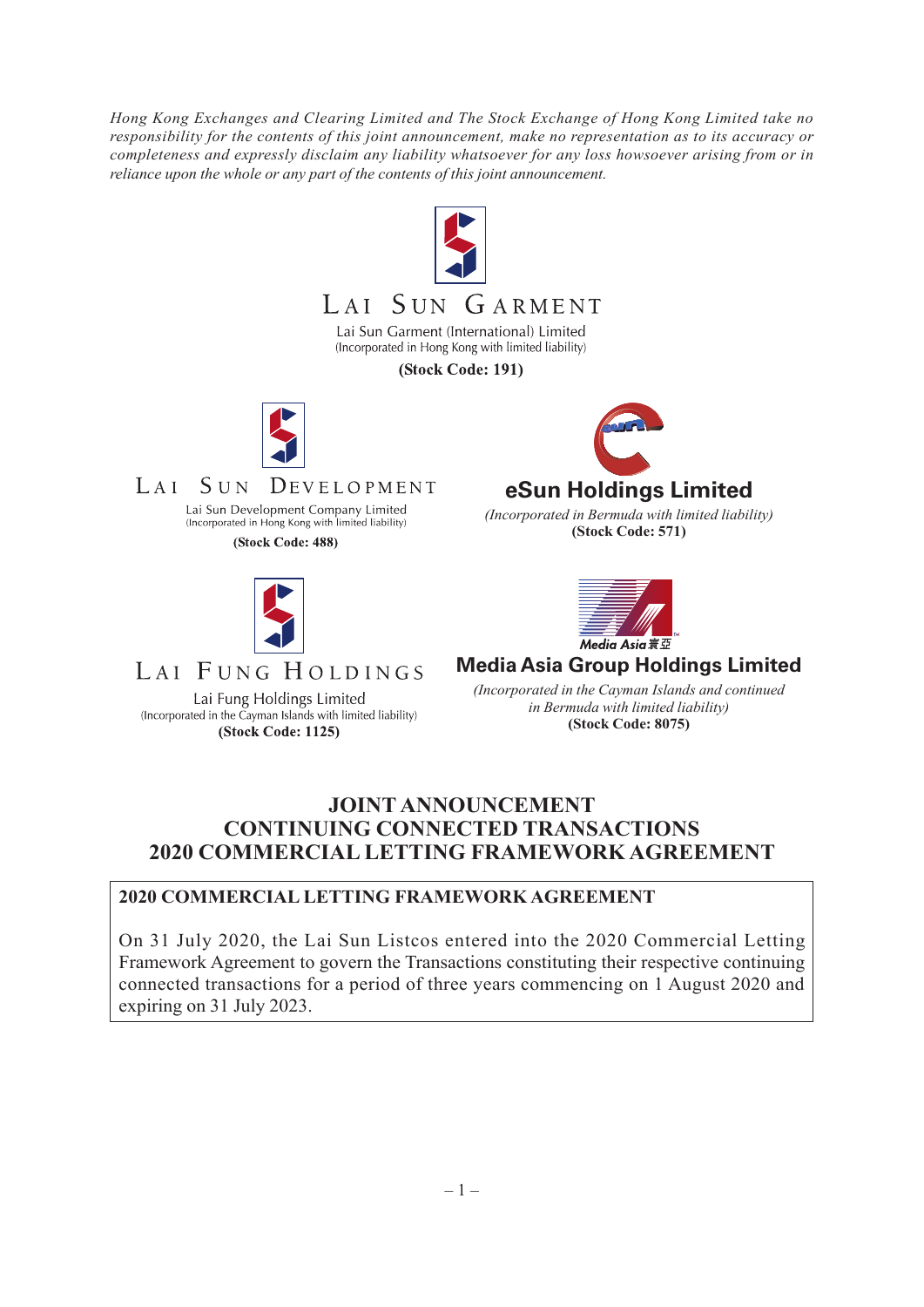As the highest of the applicable percentage ratios of the Caps for each Lai Sun Listco (other than MAGHL) in respect of the 2020 Commercial Letting Framework Agreement is more than 0.1% but less than 5% and the highest of the applicable percentage ratios of the Caps for MAGHL is more than 5% but less than 25% and (in the case of MAGHL) the total consideration is less than HK\$10,000,000, such Transactions and Caps are subject to reporting, announcement and annual review requirements but are exempt from the circular (including independent financial advice) and shareholders' approval requirements under the connected transactions rules of the Listing Rules for each Lai Sun Listco.

## **BACKGROUND**

Each of the LSG Group, the LSD Group and the Lai Fung Group owns or holds premises. Transactions for the letting and/or licensing of their respective premises to other members of the Lai Sun Group are entered into from time to time and were governed by the Memorandum of Agreement, the term of which expired on 31 July 2020.

## **2020 COMMERCIAL LETTING FRAMEWORK AGREEMENT**

On 31 July 2020, the Lai Sun Listcos entered into the 2020 Commercial Letting Framework Agreement to govern the Transactions constituting their respective continuing connected transactions for a period of three years commencing on 1 August 2020 and expiring on 31 July 2023.

The principal terms of the 2020 Commercial Letting Framework Agreement are as follows:

- (i) each Transaction shall be governed by a written agreement on normal commercial terms;
- (ii) the rental or fees (including property management fees) payable under each Transaction and their payment terms shall be determined by reference to the prevailing market or comparable rental or fees; and
- (iii) each Lai Sun Listco may, in accordance with the requirements of the Listing Rules, determine the Caps in respect of the Transactions constituting its continuing connected transactions for each of the three financial years ending 31 July 2021, 2022 and 2023.

## **ANNUAL CAPS**

## **Lessee Listcos**

The amounts payable by each Lessee Listco under its Transactions comprise rental, licensing fees and/or other fees (including property management fees and variable lease payments).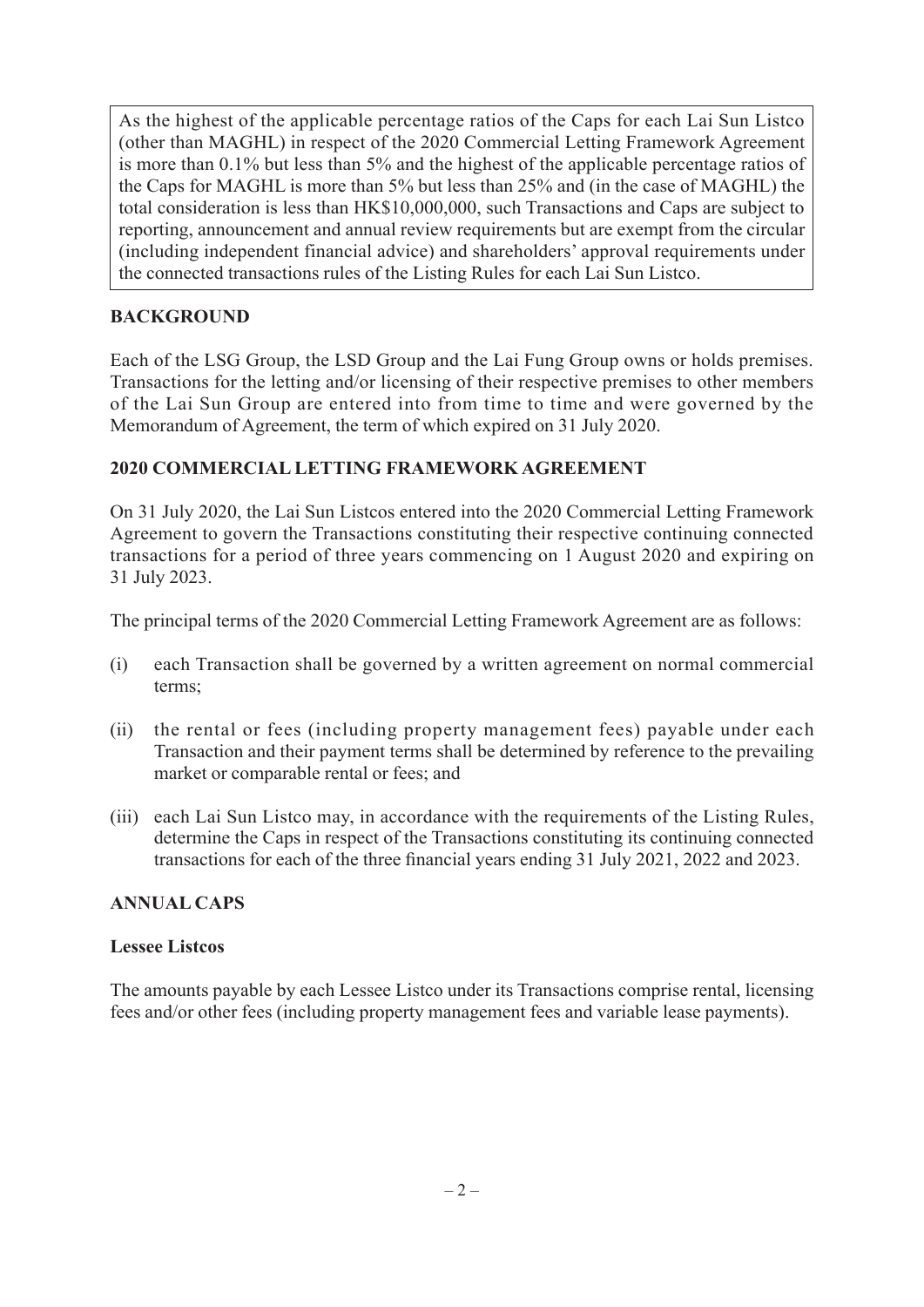Pursuant to HKFRS 16, which became effective for the Lai Sun Group from 1 August 2019, in respect of each of the Transactions with fixed rental payments, each Lessee Listco is required to recognise a right-of-use asset (which is measured at the present value of the total rental payable, discounted using the lessee's incremental borrowing rate) in respect of such fixed rental payments for the term (or, as the case may be, the remainder of the term) of that Transaction. Each Lessee Listco is required under the Listing Rules to set a Cap for the total value of such right-of-use assets in respect of such Transactions for each of the three financial years during the Term. Such Caps for each Lessee Listco are as follows:

| <b>Lessee Listcos</b> | <b>Financial</b><br>year ending<br>31 July 2021<br>HK\$ | <b>Financial</b><br>year ending<br>31 July 2022<br><b>HK\$</b> | <b>Financial</b><br>year ending<br>31 July 2023<br><b>HK\$</b> |
|-----------------------|---------------------------------------------------------|----------------------------------------------------------------|----------------------------------------------------------------|
| <b>LSG</b>            | 16,700,000                                              | 18,600,000                                                     | 15,100,000                                                     |
| <b>LSD</b>            | 11,200,000                                              | 12,100,000                                                     | 8,400,000                                                      |
| eSun                  | 20,500,000                                              | 5,600,000                                                      | 24,400,000                                                     |
| Lai Fung              | 6,800,000                                               | 7,300,000                                                      | 7,900,000                                                      |
| <b>MAGHL</b>          | 9,500,000                                               | 4,000,000                                                      | 9,800,000                                                      |

Licensing fees payable by each Lessee Listco under its Transactions and other fees payable by each Lessee Listco other than fixed rental payments (such as the property management fees and variable lease payments) under its Transactions are recorded as expenses incurred by that Lessee Listco over the term (or, as the case may be, the remainder of the term) of that Transaction. Each Lessee Listco is required under the Listing Rules to set a Cap for such licensing and other fees for each of the three financial years during the Term. Such Caps for each Lessee Listco are as follows:

| <b>Lessee Listcos</b> | <b>Financial</b><br>year ending<br>31 July 2021<br>HK\$ | <b>Financial</b><br>year ending<br>31 July 2022<br>HK\$ | <b>Financial</b><br>year ending<br>31 July 2023<br><b>HK\$</b> |
|-----------------------|---------------------------------------------------------|---------------------------------------------------------|----------------------------------------------------------------|
| <b>LSG</b>            | 9,900,000                                               | 10,900,000                                              | 12,100,000                                                     |
| <b>LSD</b>            | 9,900,000                                               | 10,900,000                                              | 12,100,000                                                     |
| eSun                  | 1,900,000                                               | 1,900,000                                               | 1,900,000                                                      |
| Lai Fung              | 800,000                                                 | 800,000                                                 | 800,000                                                        |
| <b>MAGHL</b>          | 800,000                                                 | 800,000                                                 | 800,000                                                        |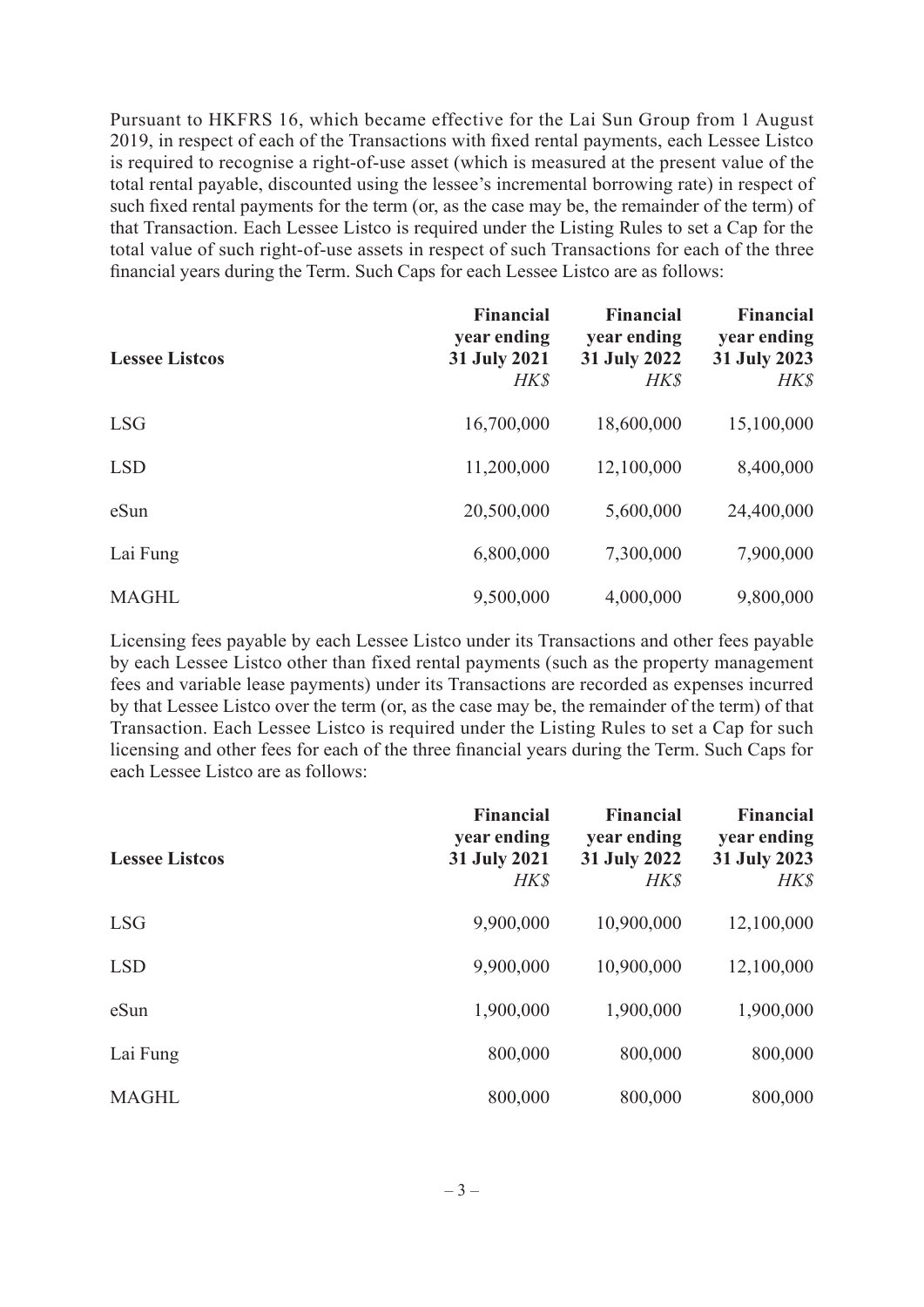The above Caps for the Lessee Listcos have been determined by reference to (i) the terms of the current Transactions; (ii) the expected renewals of certain Transactions during the Term; (iii) an estimate of new Transactions that are expected to be entered into during the Term; (iv) an estimate of the potential rental adjustments under the terms of the Transactions subsisting during the Term; and (v) a buffer for potential fluctuations of market interest rate and variable rental or fees (including property management fees, if applicable) under the Transactions subsisting during the Term and any additional Transactions which may be entered into due to unanticipated business needs of the Lessee Listcos during the Term.

#### **Lessor Listcos**

Each Lessor Listco is required under the Listing Rules to set a Cap for the annual rental, licensing fees and/or other fees receivable by that Lessor Listco (and its subsidiaries) under its Transactions for each of the three financial years during the Term. Such Caps for each Lessor Listco are as follows:

| <b>Lessor Listcos</b> | <b>Financial</b><br>year ending<br>31 July 2021<br><b>HK\$</b> | <b>Financial</b><br>year ending<br>31 July 2022<br><b>HK\$</b> | <b>Financial</b><br>year ending<br>31 July 2023<br><b>HK\$</b> |
|-----------------------|----------------------------------------------------------------|----------------------------------------------------------------|----------------------------------------------------------------|
| <b>LSG</b>            | 19,100,000                                                     | 20,600,000                                                     | 22,000,000                                                     |
| <b>LSD</b>            | 5,500,000                                                      | 5,900,000                                                      | 6,100,000                                                      |
| Lai Fung              | 11,800,000                                                     | 12,900,000                                                     | 14,000,000                                                     |

The above Caps for the Lessor Listcos have been determined by reference to (i) the terms of the current Transactions; (ii) the expected renewals of certain Transactions during the Term; (iii) an estimate of new Transactions that are expected to be entered into during the Term; (iv) an estimate of the potential rental adjustments under the terms of the Transactions subsisting during the Term; and (v) a buffer for potential fluctuations of variable rental or fees (including property management fees, if applicable) under the Transactions subsisting during the Term and any additional Transactions which may be entered into due to unanticipated business needs of the Lessee Listcos during the Term.

#### **Internal Control Measures**

In order to ensure that the pricing basis in the 2020 Commercial Letting Framework Agreement is adhered to, the Lai Sun Group will adopt the following internal control measures in respect of each Transaction:

(i) before the Transaction is entered into, the Lessor Listco and the Lessee Listco will obtain the prevailing market rent from an independent valuer or quotes from two other unrelated independent third parties (where possible), or will assess the market rent offered to or charged by independent third parties, in respect of properties of similar nature in the vicinity of such premises;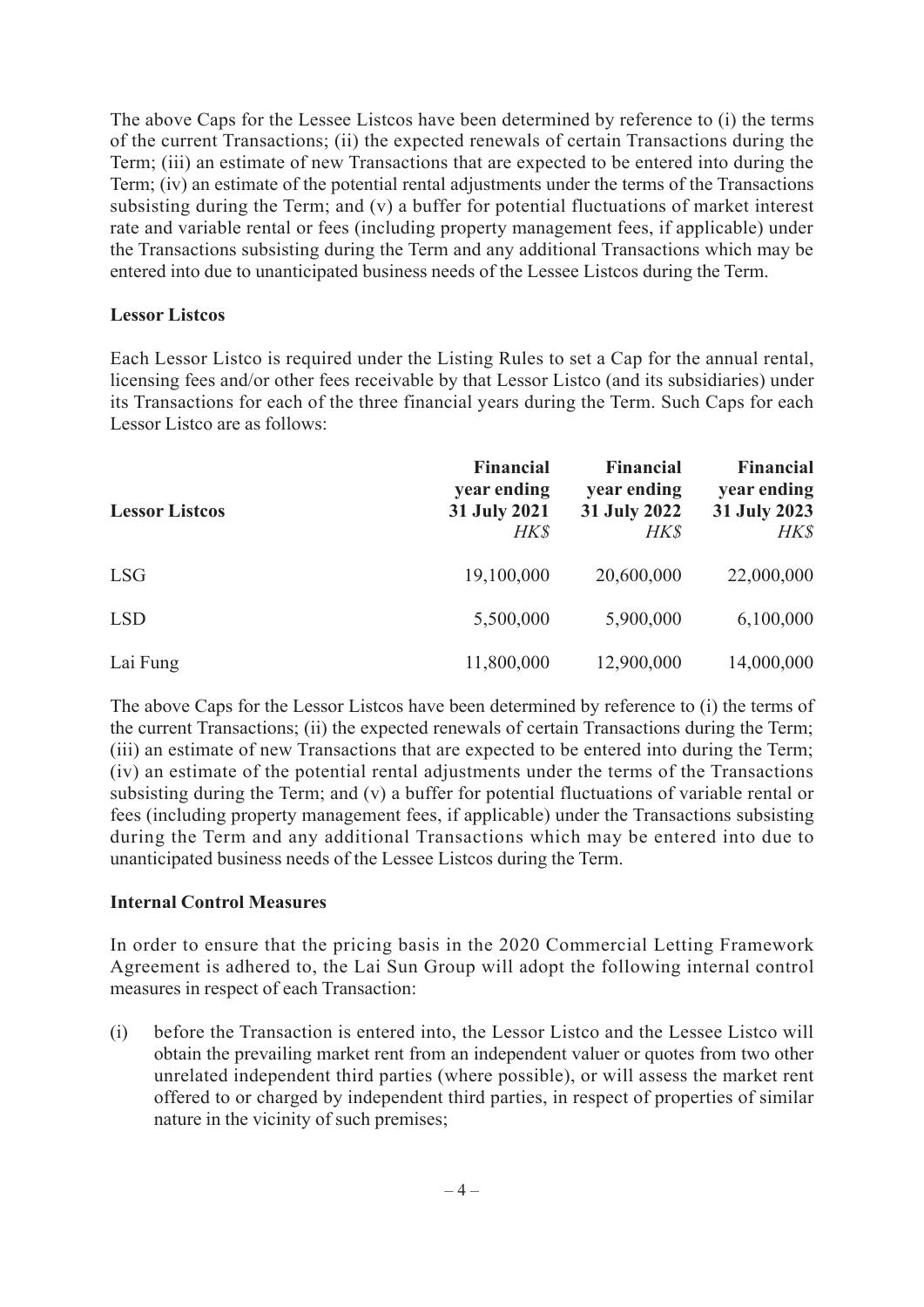- (ii) the respective relevant operation departments and management of the Lessor Listco and the Lessee Listco will examine the proposed rent under other terms of the Transaction in order to ensure that such rent is determined based on arm's length negotiations between the parties and the Transaction is fair and reasonable, on normal commercial terms and on terms that are no less favourable to the Lessor Listco (or, as the case may be, the Lessee Listco) than those available from independent third parties;
- (iii) the respective finance department of the Lessor Listco and the Lessee Listco will regularly (a) review whether their Transactions have been conducted in accordance with the terms of their respective agreements and the 2020 Commercial Letting Framework Agreement; and (b) monitor the amounts under the Transactions to ensure that the Caps are not exceeded; and
- (iv) the Lessor Listcos and the Lessee Listcos will comply with the requirements under the connected transaction rules of the Listing Rules for the annual review by the independent auditor and the independent non-executive directors in respect of their respective Transactions.

By implementing the above measures, the directors (including the independent non-executive directors) of each Lai Sun Listco consider that that Lai Sun Listco has appropriate internal control procedures to ensure that the Transactions under the 2020 Commercial Letting Framework Agreement constituting continuing connected transactions of that Lai Sun Listco will be conducted on normal commercial terms and in the interests of that Lai Sun Listco and its shareholders as a whole.

#### **REASONS FOR AND BENEFITS OF ENTERING INTO THE 2020 COMMERCIAL LETTING FRAMEWORK AGREEMENT**

The LSG Group, the LSD Group and the Lai Fung Group own, lease and manage premises. The 2020 Commercial Letting Framework Agreement enables each of the LSG Group, the LSD Group and the Lai Fung Group to continue to lease and/or license its premises to other members of the Lai Sun Group, which maintains and/or increases the operational efficiency and the synergy for its benefit.

Dr. Peter Lam has abstained from voting on the relevant board resolutions of LSG, LSD and MAGHL approving the 2020 Commercial Letting Framework Agreement to avoid any potential conflict of interests. Other than Dr. Peter Lam, none of the directors of the Lai Sun Listcos has any material interest in the 2020 Commercial Letting Framework Agreement.

The directors (including the independent non-executive directors) of each Lai Sun Listco believe that the 2020 Commercial Letting Framework Agreement has been entered into (i) in the ordinary and usual course of business of that Lai Sun Listco; (ii) on normal commercial terms; and (iii) on terms that are fair and reasonable and in the interests of that Lai Sun Listco and its shareholders as a whole.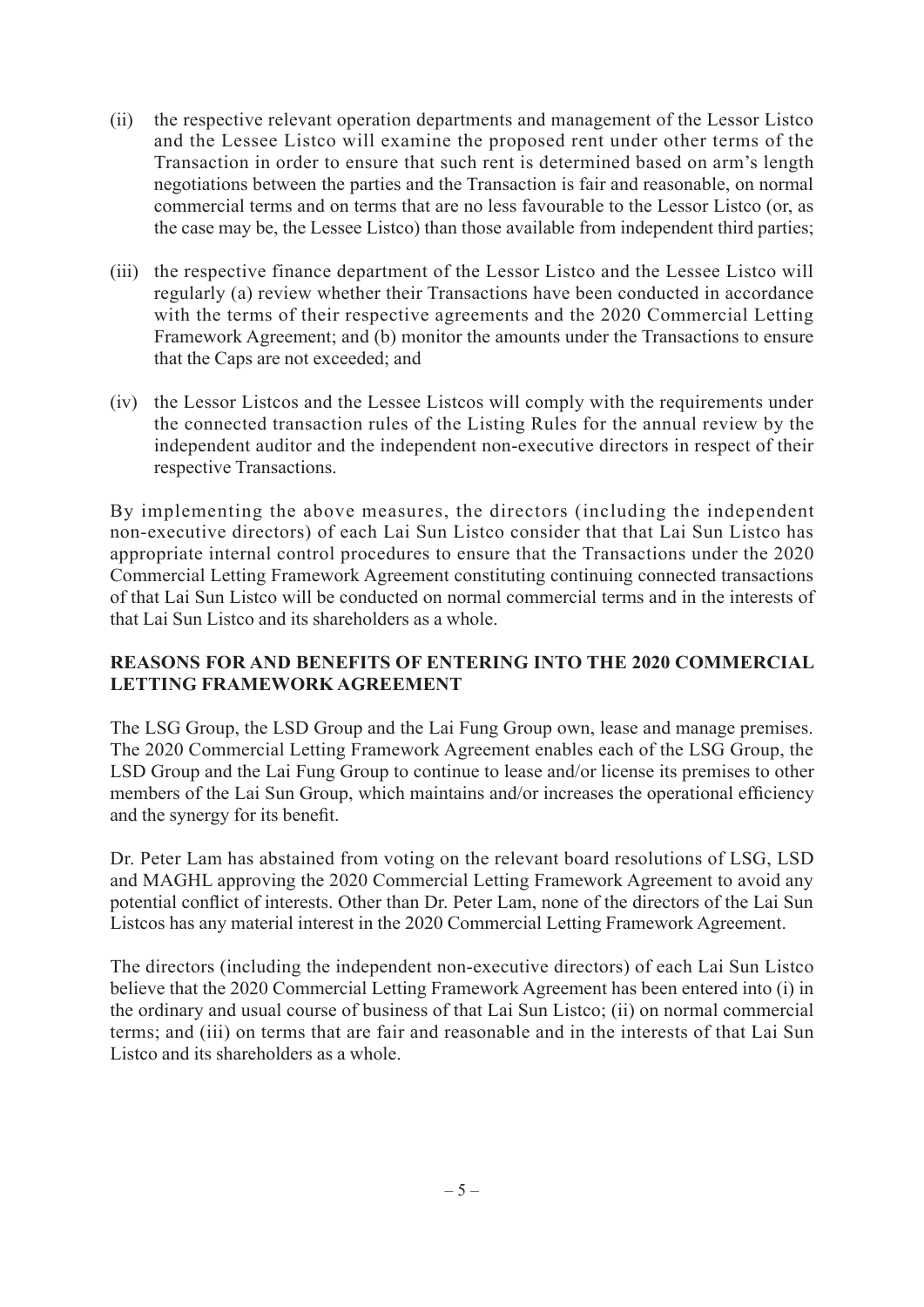## **LISTING RULES IMPLICATIONS**

Transactions contemplated under the 2020 Commercial Letting Framework Agreement constitute continuing connected transactions for the Lai Sun Listcos. The Listing Rules implications of the 2020 Commercial Letting Framework Agreement and the Transactions contemplated under it for each Lai Sun Listco are summarised below:

## **1. LSG**

The Yu Shareholders are substantial shareholders of LSG and hence connected persons of LSG under the Listing Rules. On the basis of the Yu Shareholders' latest disclosures of interests in LSD, the Yu Shareholders are interested in 129,325,410 LSD shares (representing approximately 21.16% of the issued share capital of LSD) (other than through their interests in LSG) and one of the Yu Shareholders, Mr. Yu Cheuk Yi, is also interested in 11,162,700 LSD shares (representing approximately 1.83% of the issued share capital of LSD) (other than through his interests in LSG). LSD is therefore a connected subsidiary and hence a connected person of LSG under the Listing Rules. Accordingly, Transactions between the LSG Group (excluding the LSD Group) and the LSD Group (including, for the avoidance of doubt, the eSun Group, the Lai Fung Group and the MAGHL Group) constitute continuing connected transactions of LSG.

On the basis of the Yu Shareholders' latest disclosures of interests in Lai Fung, the Yu Shareholders are interested in 34,729,037 Lai Fung shares (representing approximately 10.49% of the issued share capital of Lai Fung) (other than through their interests in LSG and LSD). Lai Fung is therefore a connected person of LSG under the Listing Rules. Accordingly, Transactions between the LSG Group (excluding the Lai Fung Group) and the Lai Fung Group constitute continuing connected transactions of LSG.

## **2. LSD**

LSG is the holding company of LSD and hence a connected person of LSD under the Listing Rules. Accordingly, Transactions between the LSD Group and the LSG Group (excluding the LSD Group) constitute continuing connected transactions of LSD.

The Yu Shareholders are substantial shareholders of LSD and hence connected persons of LSD under the Listing Rules. On the basis of the Yu Shareholders' latest disclosures of interests in Lai Fung, the Yu Shareholders are interested in 34,729,037 Lai Fung shares (representing approximately 10.49% of the issued share capital of Lai Fung) (other than through their interests in LSG and LSD). Lai Fung is therefore a connected subsidiary of LSD and hence a connected person of LSD under the Listing Rules. Accordingly, Transactions between the LSD Group (excluding the Lai Fung Group) and the Lai Fung Group constitute continuing connected transactions of LSD.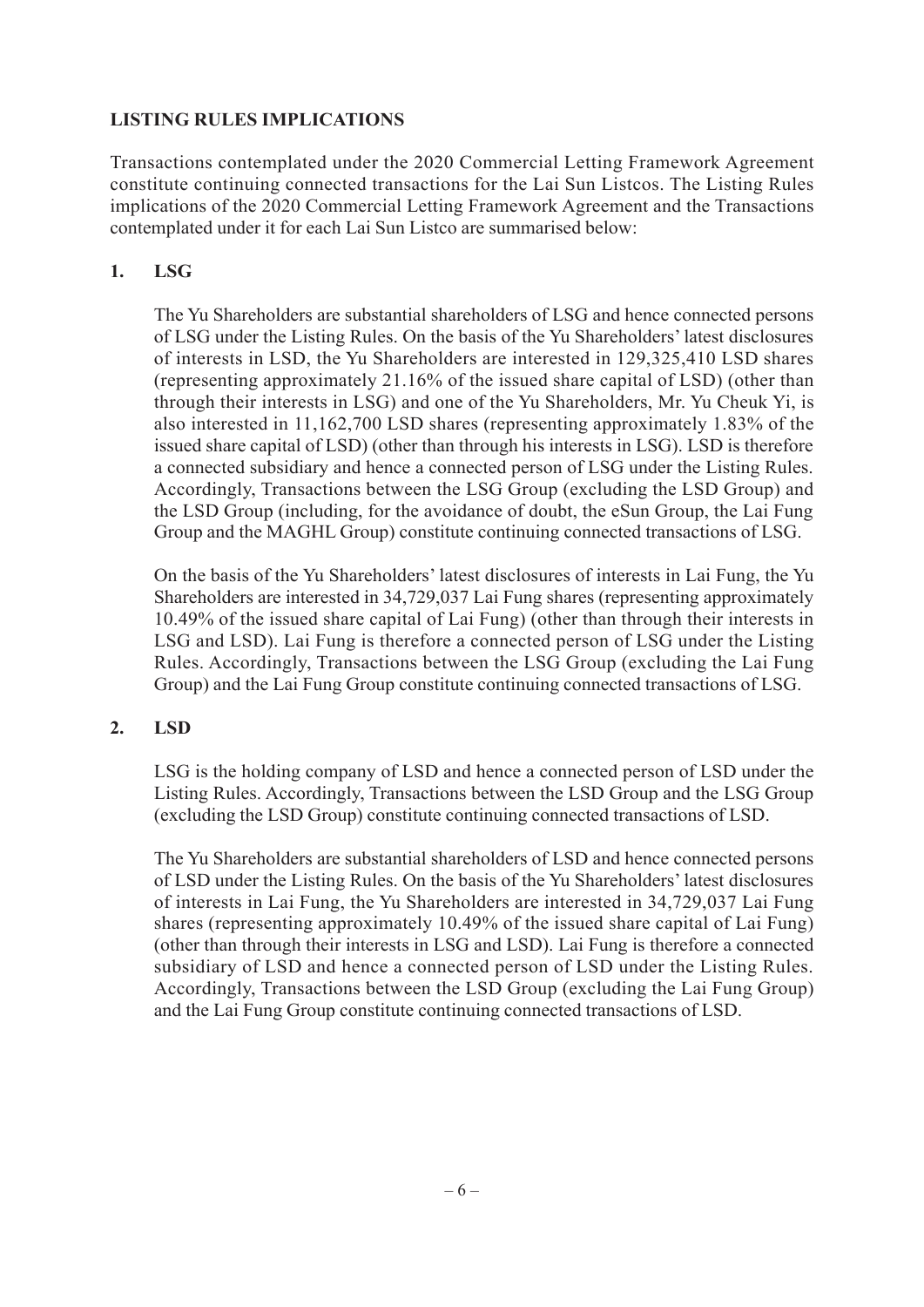## **3. eSun**

LSG and LSD are holding companies of eSun and hence connected persons of eSun under the Listing Rules. Accordingly, Transactions between the eSun Group and each of the LSG Group (excluding the LSD Group) and the LSD Group (including the Lai Fung Group but excluding the eSun Group) constitute continuing connected transactions of eSun.

## **4. Lai Fung**

LSG and LSD are holding companies of Lai Fung and hence connected persons of Lai Fung under the Listing Rules. Accordingly, Transactions between the Lai Fung Group and each of the LSG Group (excluding the LSD Group) and the LSD Group (including the eSun Group and the MAGHL Group) constitute continuing connected transactions of Lai Fung.

## **5. MAGHL**

LSG, LSD and eSun are holding companies of MAGHL, and hence connected persons of MAGHL under the Listing Rules. Accordingly, Transactions between the MAGHL Group and each of the LSG Group, the LSD Group and the eSun Group (excluding the MAGHL Group) constitute continuing connected transactions of MAGHL.

LSG, LSD and eSun are holding companies of MAGHL and hence connected persons of MAGHL under the Listing Rules. Lai Fung is a subsidiary of LSG and LSD (which are holding companies of MAGHL) and hence a connected person of MAGHL under the Listing Rules. Accordingly, Transactions between the MAGHL Group and each of the LSG Group, the LSD Group (including the Lai Fung Group) and the eSun Group (excluding the MAGHL Group) constitute continuing connected transactions of MAGHL.

As the highest of the applicable percentage ratios of the Caps for each Lai Sun Listco (other than MAGHL) in respect of the 2020 Commercial Letting Framework Agreement is more than 0.1% but less than 5% and the highest of the applicable percentage ratios of the Caps for MAGHL is more than 5% but less than 25% and (in the case of MAGHL) the total consideration is less than HK\$10,000,000, such Transactions and Caps are subject to reporting, announcement and annual review requirements but are exempt from the circular (including independent financial advice) and shareholders' approval requirements under the connected transactions rules of the Listing Rules for each Lai Sun Listco.

Each Lai Sun Listco will comply with the requirements under the connected transactions rules of the Listing Rules if any Cap for that Lai Sun Listco is exceeded, or when the 2020 Commercial Letting Framework Agreement is renewed or there are material changes to the provisions of the 2020 Commercial Letting Framework Agreement.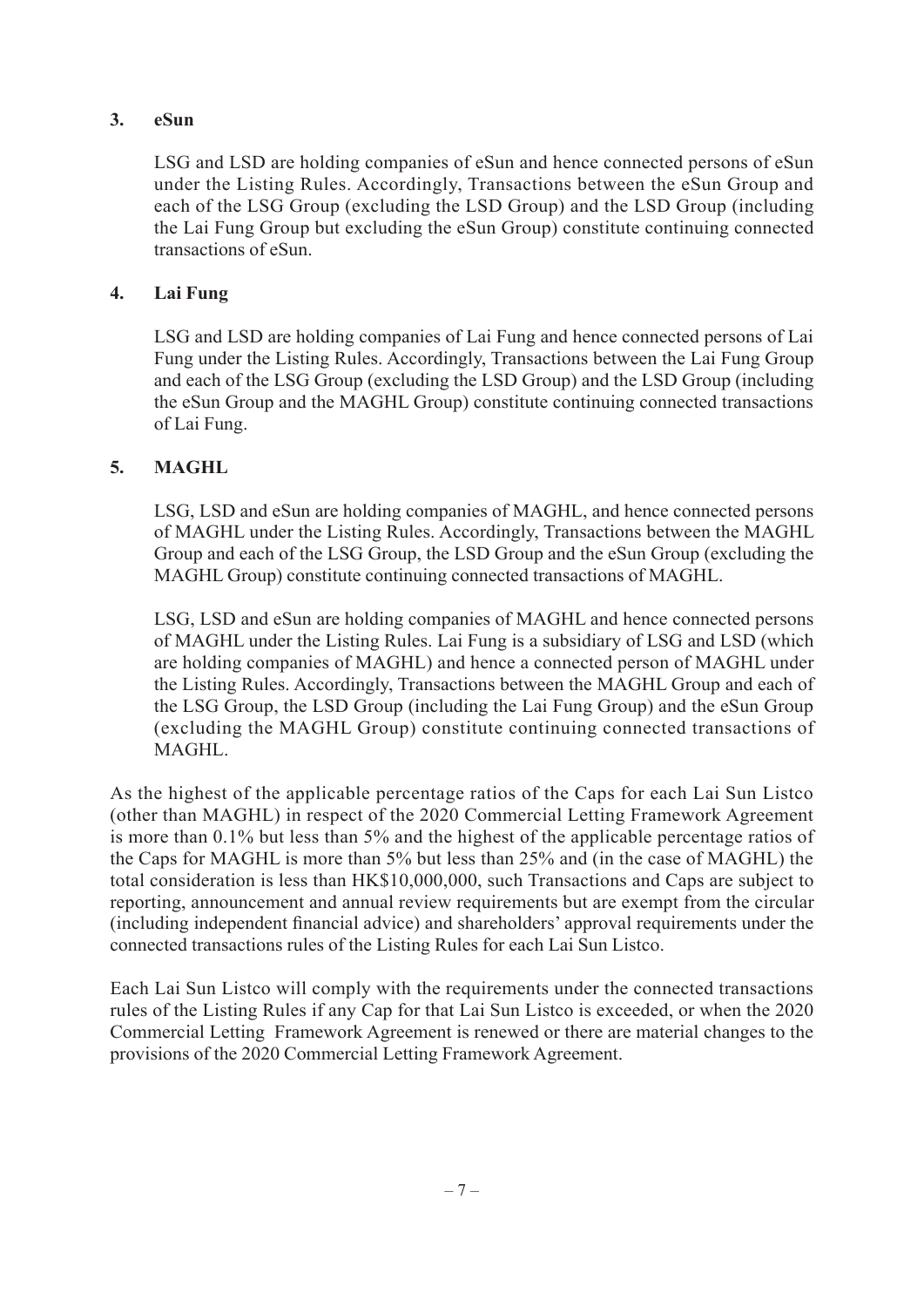#### **GENERAL**

LSG is a company incorporated in Hong Kong with limited liability, the issued shares of which are listed and traded on the Main Board of the Stock Exchange. The principal activities of the LSG Group include property investment, property development, investment in and operation of hotels and restaurants, media and entertainment, music production and distribution, films, video format products and television programmes production and distribution, cinema operation, cultural, leisure, entertainment and related facilities and investment holding. LSG owns approximately 56.22% of the total issued shares of LSD as at the date of this joint announcement.

LSD is a company incorporated in Hong Kong with limited liability, the issued shares of which are listed and traded on the Main Board of the Stock Exchange. The principal activities of the LSD Group include property investment, property development, investment in and operation of hotels and restaurants, media and entertainment, music production and distribution, films, video format products and television programmes production and distribution, cinema operation, cultural, leisure, entertainment and related facilities and investment holding. LSD owns approximately 74.62% of the total issued shares of eSun and 54.56% of the total issued shares of Lai Fung as at the date of this joint announcement.

eSun is an exempted company incorporated in Bermuda with limited liability, the issued shares of which are listed and traded on the Main Board of the Stock Exchange. eSun acts as an investment holding company and the principal activities of its subsidiaries include the development, operation of and investment in media and entertainment, music production and distribution, the investment in and production and distribution of television programmes, films and video format products and cinema operation. eSun owns approximately 67.56% of the total issued shares of MAGHL as at the date of this joint announcement.

Lai Fung is an exempted company incorporated in the Cayman Islands with limited liability, the issued shares of which are listed and traded on the Main Board of the Stock Exchange. The principal activities of the Lai Fung Group include property development for sale, property investment, and development and operation of and investment in cultural, leisure, entertainment and related facilities in the PRC.

MAGHL is an exempted company incorporated in the Cayman Islands and continued in Bermuda with limited liability, the issued shares of which are listed and traded on the GEM. The principal activity of MAGHL is investment holding. The principal activities of its subsidiaries include film production and distribution; organisation, management and production of concerts and live performances; artiste management; production and distribution of television programs; music production and publishing; licensing of media contents; provision of consultancy services in planning and management of cultural, entertainment and live performance projects.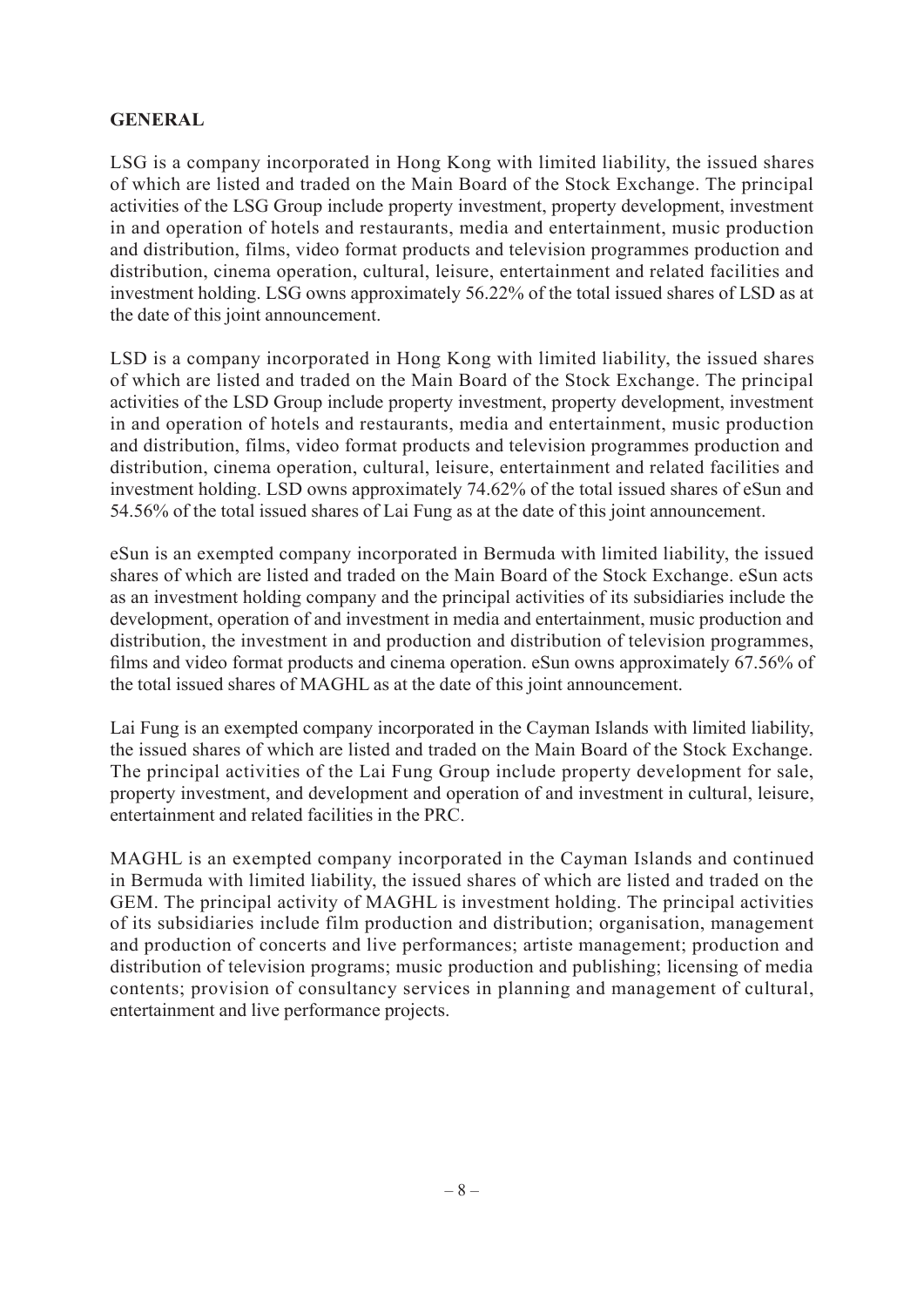# **DEFINITIONS**

In this joint announcement, unless the context otherwise requires, the terms below have the following meanings:

| "2020 Commercial Letting<br>Framework Agreement" | the commercial letting framework agreement dated<br>31 July 2020 among the Lai Sun Listcos for the<br>letting and/or licensing of premises for office<br>space, warehouse, sales office, restaurant premises,<br>serviced apartments, commercial shops and show<br>flats; |
|--------------------------------------------------|---------------------------------------------------------------------------------------------------------------------------------------------------------------------------------------------------------------------------------------------------------------------------|
| "Board"                                          | the board of directors;                                                                                                                                                                                                                                                   |
| "Cap"                                            | an annual cap for each Lai Sun Listco in respect<br>of the 2020 Commercial Letting Framework<br>Agreement in accordance with the connected<br>transactions rules of the Listing Rules;                                                                                    |
| "connected person(s)"                            | has the meaning ascribed to it under the Listing<br>Rules;                                                                                                                                                                                                                |
| "connected subsidiary"                           | has the meaning ascribed to it under the Listing<br>Rules;                                                                                                                                                                                                                |
| "controlling shareholder"                        | has the meaning ascribed to it under the Listing<br>Rules;                                                                                                                                                                                                                |
| "disclosures of interests"                       | the disclosures of interests pursuant to Part XV of<br>the Securities and Futures Ordinance (Chapter 571)<br>of the Laws of Hong Kong) or otherwise;                                                                                                                      |
| "Dr. Peter Lam"                                  | Dr. Lam Kin Ngok, Peter, the ultimate controlling<br>shareholder of LSG and LSD, a deputy chairman<br>and an executive director of LSG, the chairman and<br>an executive director of LSD, and the chairman and<br>an executive director of MAGHL;                         |
| "eSun"                                           | eSun Holdings Limited (豐德麗控股有限公司),<br>an exempted company incorporated in Bermuda<br>with limited liability, the issued shares of which are<br>listed and traded on the Main Board of the Stock<br>Exchange (Stock Code: 571);                                            |
| "eSun Group"                                     | eSun and its subsidiaries (including, for the<br>avoidance of doubt, the MAGHL Group);                                                                                                                                                                                    |
| "GEM"                                            | the GEM of the Stock Exchange;                                                                                                                                                                                                                                            |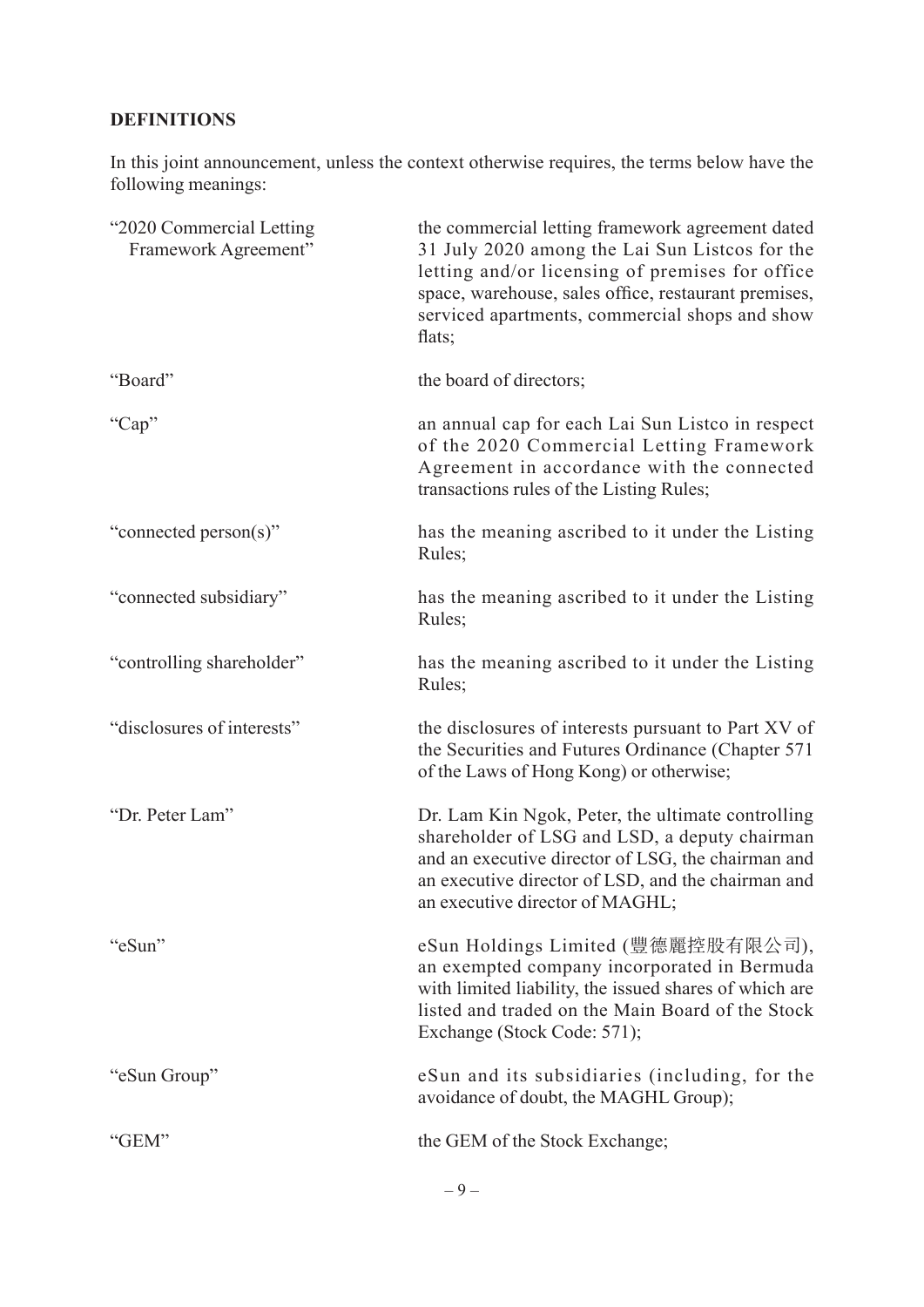| "HKFRS 16"          | Hong Kong Financial Reporting Standard 16<br>"Leases" issued by the Hong Kong Institute of<br>Certified Public Accountants;                                                                                                                                                                                                        |
|---------------------|------------------------------------------------------------------------------------------------------------------------------------------------------------------------------------------------------------------------------------------------------------------------------------------------------------------------------------|
| "HK\$"              | Hong Kong dollars, the lawful currency of Hong<br>Kong;                                                                                                                                                                                                                                                                            |
| "Hong Kong"         | the Hong Kong Special Administrative Region of<br>the $PRC$ ;                                                                                                                                                                                                                                                                      |
| "Lai Fung"          | Lai Fung Holdings Limited (麗豐控股有限公司),<br>an exempted company incorporated in the Cayman<br>Islands with limited liability, the issued shares of<br>which are listed and traded on the Main Board of<br>the Stock Exchange (Stock Code: 1125);                                                                                      |
| "Lai Fung Group"    | Lai Fung and its subsidiaries;                                                                                                                                                                                                                                                                                                     |
| "Lai Sun Group"     | LSG, LSD, eSun, Lai Fung and MAGHL and their<br>respective subsidiaries;                                                                                                                                                                                                                                                           |
| "Lai Sun Listco(s)" | LSG, LSD, eSun, Lai Fung and MAGHL, being the<br>listed members of the Lai Sun Group;                                                                                                                                                                                                                                              |
| "Lessee Listco(s)"  | in relation to any Transaction, means the Lai Sun<br>Listco which (or a subsidiary of which) is the lessee<br>or licensee (where such Transaction constitutes a<br>continuing connected transaction of that Lai Sun<br>Listco). Each Lai Sun Listco is a Lessee Listco;                                                            |
| "Lessor Listco(s)"  | in relation to any Transaction, means the Lai Sun<br>Listco which (or a subsidiary of which) is the lessor<br>or licensor (where such Transaction constitutes a<br>continuing connected transaction of that Lai Sun<br>Listco). Each of LSG, LSD and Lai Fung is a Lessor<br>Listco. Neither eSun nor MAGHL is a Lessor<br>Listco; |
| "Listing Rules"     | in relation to each Lai Sun Listco (other than<br>MAGHL), the Rules Governing the Listing of<br>Securities on the Stock Exchange or, in relation<br>to MAGHL, the Rules Governing the Listing of<br>Securities on the GEM;                                                                                                         |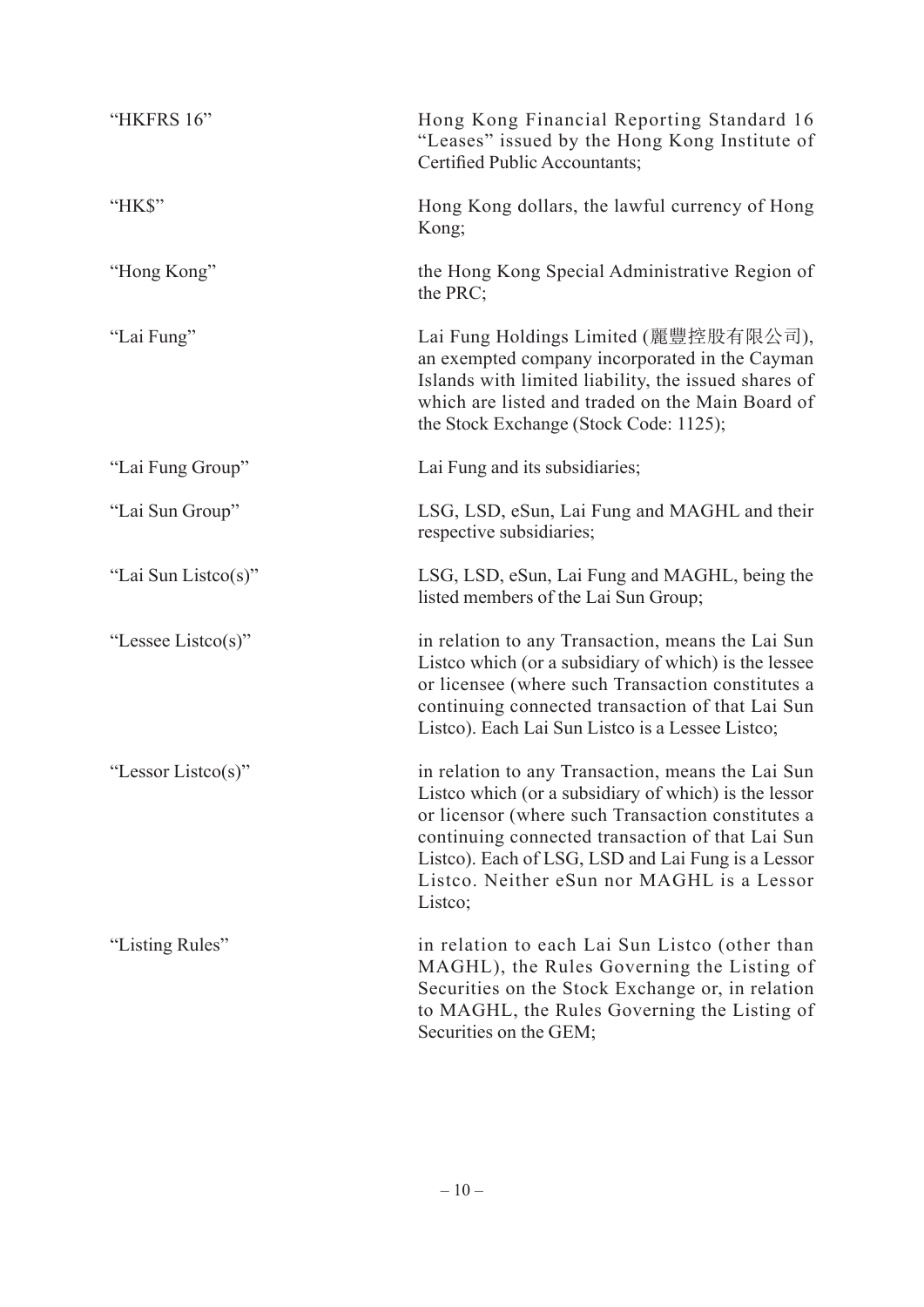| "LSD"                     | Lai Sun Development Company Limited (麗新發展<br>有限公司), a company incorporated in Hong Kong<br>with limited liability, the issued shares of which are<br>listed and traded on the Main Board of the Stock<br>Exchange (Stock Code: 488);                    |
|---------------------------|---------------------------------------------------------------------------------------------------------------------------------------------------------------------------------------------------------------------------------------------------------|
| "LSD Group"               | LSD and its subsidiaries (including, for the<br>avoidance of doubt, the eSun Group and the Lai<br>Fung Group);                                                                                                                                          |
| "LSG"                     | Lai Sun Garment (International) Limited (麗新<br>製衣國際有限公司), a company incorporated in<br>Hong Kong with limited liability, the issued shares<br>of which are listed and traded on the Main Board of<br>the Stock Exchange (Stock Code: 191);              |
| "LSG Group"               | LSG and its subsidiaries (including, for the<br>avoidance of doubt, the LSD Group);                                                                                                                                                                     |
| "Macau"                   | the Macao Special Administrative Region of the<br>PRC:                                                                                                                                                                                                  |
| "MAGHL"                   | Media Asia Group Holdings Limited (寰亞傳媒<br>集團有限公司), an exempted company<br>incorporated in the Cayman Islands and continued<br>in Bermuda with limited liability, the issued shares<br>of which are listed and traded on the GEM (Stock<br>Code: 8075); |
| "MAGHL Group"             | MAGHL and its subsidiaries;                                                                                                                                                                                                                             |
| "Memorandum of Agreement" | the memorandum of agreement dated 24 May 2013<br>entered into between the Lai Sun Listcos for the<br>letting and/or licensing of premises (as renewed and<br>amended);                                                                                  |
| "PRC"                     | the People's Republic of China and for the purpose<br>of this joint announcement, excludes Hong Kong,<br>Macau and Taiwan;                                                                                                                              |
| "Stock Exchange"          | The Stock Exchange of Hong Kong Limited;                                                                                                                                                                                                                |
| "subsidiary(ies)"         | has the meaning ascribed to it under the Listing<br>Rules;                                                                                                                                                                                              |
| "Term"                    | the term of the 2020 Commercial Letting<br>Framework Agreement, being the three years from<br>1 August 2020 to 31 July 2023;                                                                                                                            |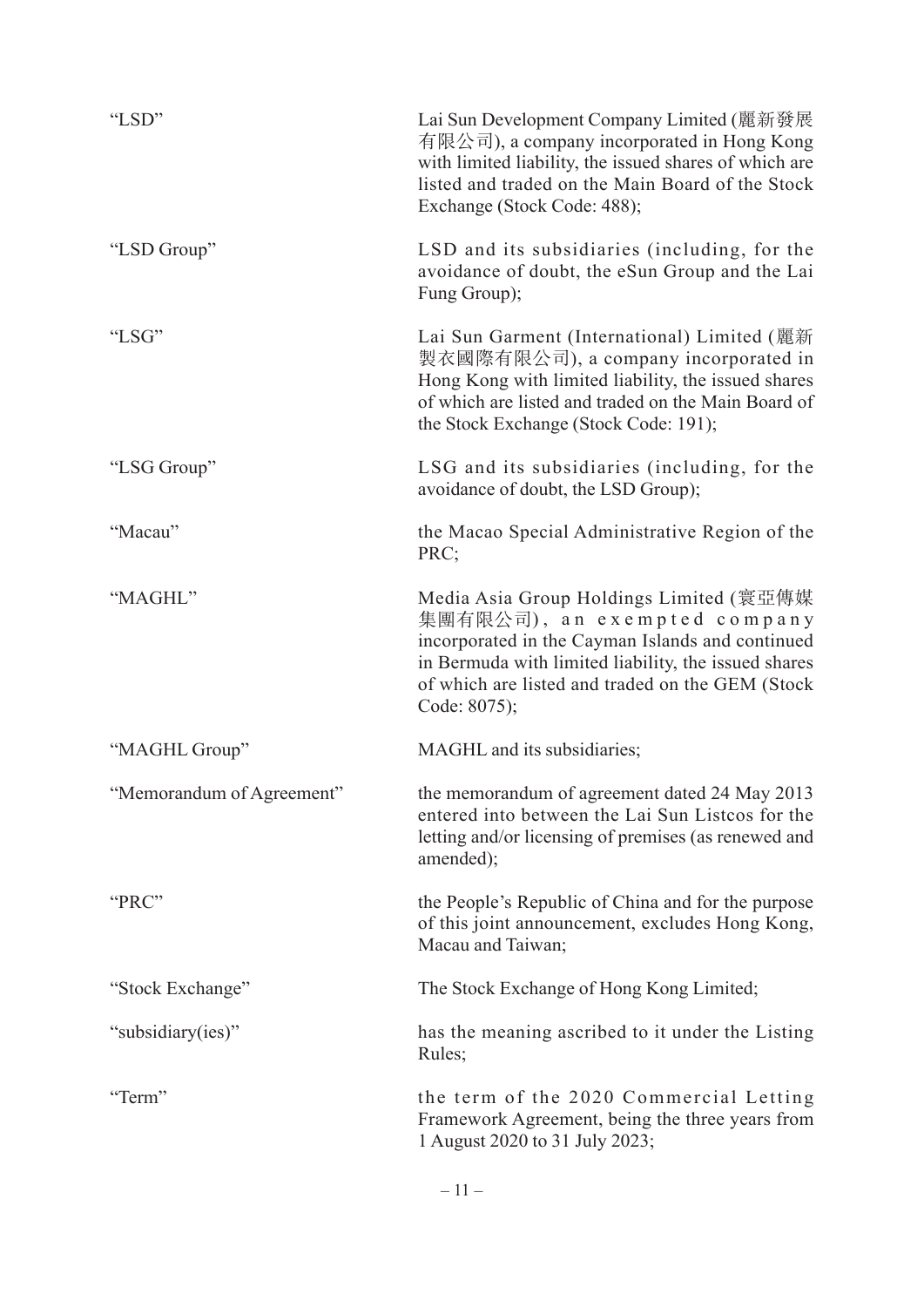"Transaction(s)" the letting and/or licensing of premises between any Lai Sun Listco (or any of its subsidiaries) and another Lai Sun Listco (or any of its subsidiaries) for office space, warehouse, sales office, restaurant premises, serviced apartments, commercial shops and show flats which constitutes a continuing connected transaction of one or both of those Lai Sun Listcos;

"Yu Shareholders" Mr. Yu Cheuk Yi and Ms. Yu Siu Yuk; and

 $\frac{10}{2}$ " per cent.

#### By order of the Board **Lai Sun Garment (International) Limited Chew Fook Aun** *Executive Director and Deputy Chairman*

By order of the Board By order of the Board **Lai Sun Development Company Limited eSun Holdings Limited Chew Fook Aun Lui Siu Tsuen, Richard** *Executive Director and Executive Director and*

*Deputy Chairman Chief Executive Officer*

By order of the Board By order of the Board **Lai Fung Holdings Limited Media Asia Group Holdings Limited Chew Fook Aun Lui Siu Tsuen, Richard** *Chairman Executive Director*

Hong Kong, 31 July 2020

*As at the date of this joint announcement,*

- *(a) the Board of LSG comprises six executive directors, namely Dr. Lam Kin Ming (Chairman), Dr. Lam Kin Ngok, Peter (Deputy Chairman), Mr. Chew Fook Aun (Deputy Chairman), Madam U Po Chu, Mr. Lam Kin Hong, Matthew and Mr. Lam Hau Yin, Lester (also alternate to Madam U Po Chu); and three independent non-executive directors, namely Messrs. Leung Shu Yin, William, Lam Bing Kwan and Chow Bing Chiu;*
- *(b) the Board of LSD comprises five executive directors, namely Dr. Lam Kin Ngok, Peter (Chairman) and Messrs. Chew Fook Aun (Deputy Chairman), Lau Shu Yan, Julius (Chief Executive Officer), Lam Hau Yin, Lester (also alternate to Madam U Po Chu) and Tham Seng Yum, Ronald; two non-executive directors, namely Dr. Lam Kin Ming and Madam U Po Chu; and four independent non-executive directors, namely Messrs. Lam Bing Kwan, Leung Shu Yin, William, Ip Shu Kwan, Stephen and Leung Wang Ching, Clarence;*
- *(c) the Board of eSun comprises four executive directors, namely Messrs. Lui Siu Tsuen, Richard (Chief Executive Officer), Chew Fook Aun, Lam Hau Yin, Lester (also alternate to Madam U Po Chu) and Yip Chai Tuck; one non-executive director, namely Madam U Po Chu; and four independent non-executive directors, namely Messrs. Low Chee Keong (Chairman), Lo Kwok Kwei, David and Alfred Donald Yap and Dr. Ng Lai Man, Carmen;*